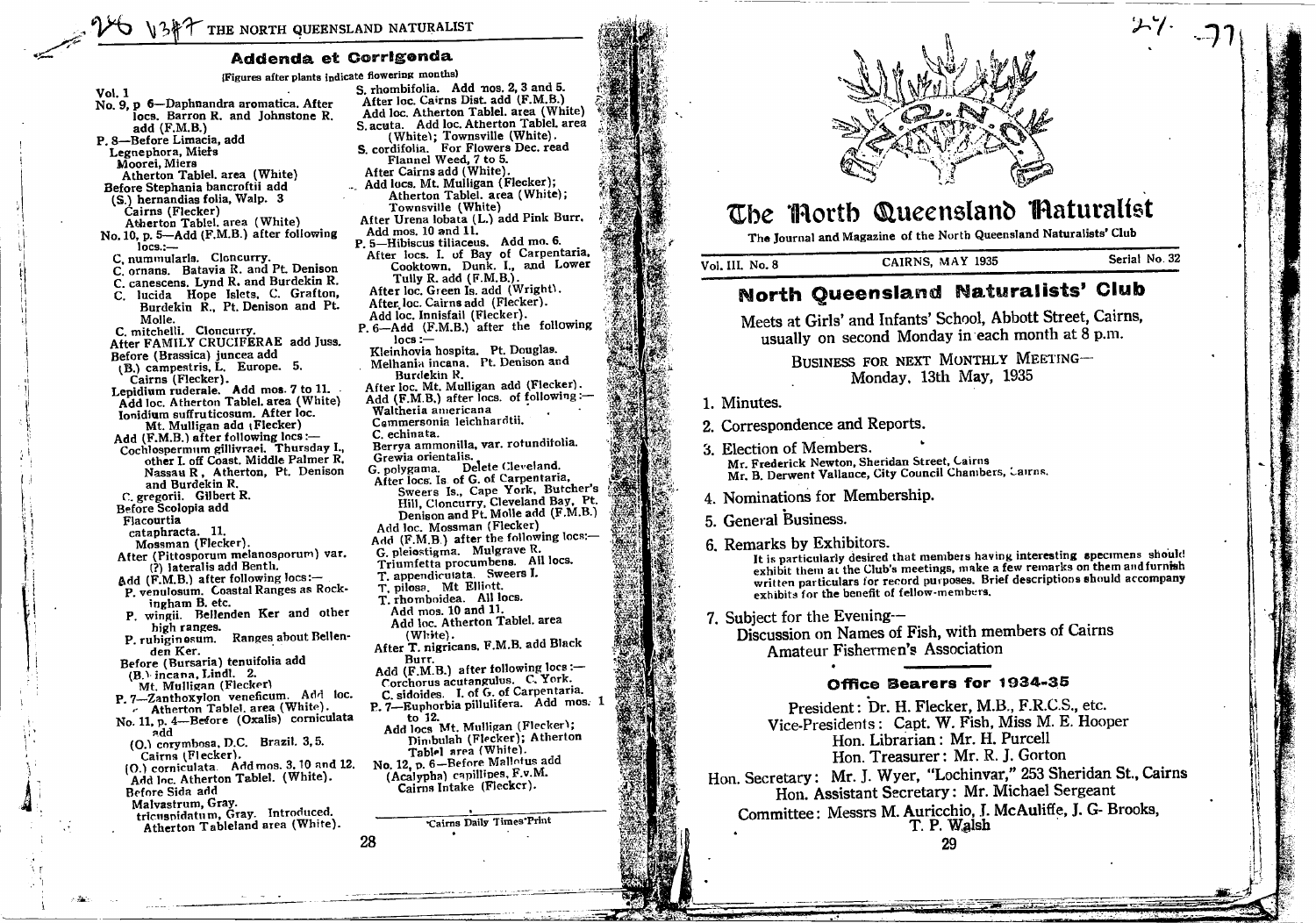### The Far Side of Torres Strait

#### By DR. G. H. VERNON, M.C., F.R.G.S. Aust. Continued from page 27

It may be taken as certain that Torres sighted Daru and indeed gave a short description of that island. He must have certainly seen Dauan with its lofty peak, but he just as certainly did not then dash down out of his course to examine the shores of North Queensland.

Thus the early history of this part of the world has been brought into prominence by the misinterpretation of old historical records.

Unfortunately I have few books of reference here and I am unable to say who named Dauan (Cornwallis Is.), Boigu (Talbot Is.) or Daru, but anyone interested would find the information in Logan Jack's encyclopaedic volume on the history of Northern Australia. Bligh bestowed its name on Darnley Island in 1792, and as this is only 60 miles away he must have been in the vicinity of the northern group. Blackwood and Yule visited this part of Papua in 1843 in the Fly and the Bramble. The former vessel gave its name to the famous river and the latter to Bramble Cay, the northernmost island in the Barrier Reef. After this I know of no other reference to this northern part of Torres Strait till the days of Chalmers, Douglas, Chester and other pioneers of British New Guinea who were prominent movers in the attempt to bring the whole eastern half of this country under British protection.

The name of Tamate is still held sacred in Daru. Just at the back of the settlement under the shade of a group of palms, may be found the grave of the martyred missionary whose skull was discovered at Goaribari (where he had been murdered) by the Rev. Baxter Riley of Daru and brought here for interment.

Daru was first opened as a Government station about 1888. The early days of the settlement here were enlivened by the presence of the notorious Tugeri tribe who terrorized mainland and islands alike. They even attacked the first Government station (then situated at Mabaudauan) but were repulsed without loss of life. Like most other aggressive tribes of Papua, they were gradually pacified by the humanistic methods adopted by Sir William MacGregor and continued to the present day.

In 1931, the Western Division was thrilled by the raid of the Suki people, living some 200 miles up the Fly, on Weridai village when 17 peaceful folk were butchered in a most treacherous manner. But the Sukis are quite tame now. Sixty of them are cutting grass and performing the necessary night services on Daru. Thus the Pax Brittannica gradually soothes the wildest instincts of her subject races, and such events will become rarer and rarer till they disappear altogether.

History is even vaguer about the native races of this region than it is about the Europeans who visited it. Who are the Western Papuans? Where do they come from? Such information as I am able to lay before you here is gleaned from the researches of Professor Haddon who spent much time here and in Torres Strait.

Haddon makes a primary classification of Homo sapiens by means of the character of the hair, and his Ulotrichi, or woolly-haired people include the Papuans, He further describes them as a dark skinned race, short or tall, with long shaped skulls and widely spread

30

THE NORTH QUEENSLAND NATURALIST

nostrils. The Papuans' "platyrrhine" nose is referred to as being bent at the tip, hence the origin of the term "Jews of Papua" which is often applied to the western native, This semitic appearance has led to the appearance of some wonderful theories as to their origin, one of the lost tribes of Palestine being a popular one. Haddon passes these assertions by in silence. He says that the local natives were members of an Ulotrichous race that reached Oceana, including some parts of Australia. from Indonesia.

These original wooly haired Papuans have now been replaced in many parts of the Pacific by newcomers of another type, but they have persisted in this corner of the world and curiously enough in Tasmania until they became extinct there, This last statement may<br>surprise you as it did me when I first read it. I will therefore quote the passage so that there can be no mistake :-

. . falls naturally into this "The now extinct Tasmanian grouq and may be regarded as a somewhat generalised variety of the Negrito-Papuan stock, which at an early date crossed Australia and was isolated in Tasmania by the formation of Bass Strait before the Australian reached so far south." (The Races of Man: A.C. Haddon, Sc D., F.R.S.)

To be continued

### Census of North Queensland Plants (continued)

(Figures after plants indicate flowering months)

Phaseolus, L. mungo. L. Komin. Endeavour R. (B. and Sol.); Gould I. (M Gillivray); Cleveland B. (Thozet). semierectus, K. Tropical America. About Atherton (White); Bowen. Vigna, Savi. vexillata, Benth. To-e. Batavia R (Roth); Endeavour R. (B. and  $S_2$ .); Cloucurry (E.M B.); Burdekin R. (F.v.M.) lutea, Gray. Anden-ga.<br>Saib il I. (Macgregor); P. Charlotte B. (F.M.B.); Bloomfield R. (F.M B.) luteola, Benth Endeavour R. (B. and Sol.); Burdekin  $R. \Gamma.v.M.$ lanceolata, Benth. Malaga. 3 and 11. Endeavour R. (B and Sol);  $Chnerry$  ( $F.M.B.$ ) Dolichos, L. biofitus. L. Mal.kan. C. Bedford (Roth);\*Cooktown (F.M.B.); Butcher's Hill (Roth); Bloomfield (F.M.B.), Dunbaria. W et Arn. marmorata. Benth. I. of G. of Carpentraia (R.Br.); Pt. Denison (Fitzalan). scarabaeoides, Benth Pt. Denison (F.M.B.); Burdekin R.  $(F.M.B.)$ . ret culata, Benth. Korlbun. I' of G. of Carpentaria (R.Br.); Endeavour R. (B. and Sol.); Cooktown

 $(F.M.B.)$ 

grandifolia, F.v.M. I. of G. of Carpentaria (R.Br.); Pt. Denison (Dallachy). plurifolia, F.v.M. Irvinebank (Bennett). cinerea, F.v.M. Townsville (Fawcett). Rhynchosia, Lour. acutifolia. F.v.M. Tate R. (Burton); Gilbert R. (F.v.M) Cunninghamii, Benth. 11. Endeavour R. (B. and Sol.); Green I. (Wright); Mt. Elliott (Fitzalan). minima, DC. Burdekin R. (F.M.B.) Eriosema, DC. chinense, Benth. Torakal. Palmer R. (F.M.B.); M. Morehead R. (Roth); Endeavour R. (B. and Sol); Cooktown (F.M.B.); Butcher's Hill (F.M.B.); Bloomfield R. (F.M.B.) Flemingia. Roxb. lineatz, Roxb. G. of Carpentaria (F,v,M.); Pt. Denison (Dall.); Burdekin R (Bowman); Edgecombe B. (Dall.) panclflora, Benth. G. of Caroentaria (Landsborough). parviflora, Benth. 6. Pt. Denison (Dall.); Burdekin R, (Bowman). involucrata. Benth. Endeavour R. (R.Br.)

31